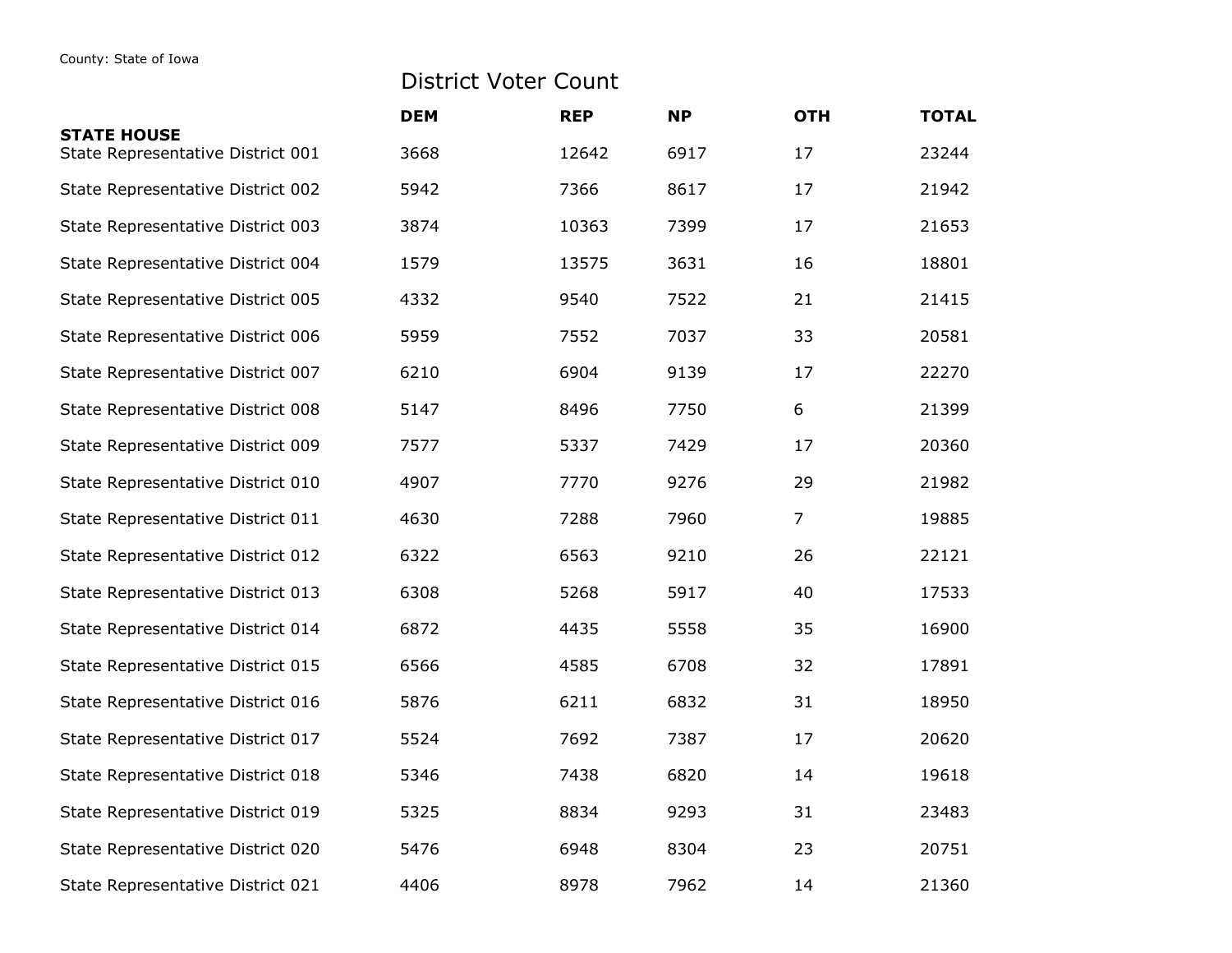| State Representative District 022 | 5115  | 10803 | 6914 | 16 | 22848 |
|-----------------------------------|-------|-------|------|----|-------|
| State Representative District 023 | 4362  | 10199 | 7251 | 19 | 21831 |
| State Representative District 024 | 3908  | 9196  | 6874 | 18 | 19996 |
| State Representative District 025 | 6350  | 8009  | 8101 | 26 | 22486 |
| State Representative District 026 | 7064  | 7021  | 7505 | 29 | 21619 |
| State Representative District 027 | 5862  | 6659  | 7518 | 22 | 20061 |
| State Representative District 028 | 6124  | 7401  | 7787 | 16 | 21328 |
| State Representative District 029 | 8609  | 6011  | 7579 | 16 | 22215 |
| State Representative District 030 | 6826  | 7176  | 6759 | 32 | 20793 |
| State Representative District 031 | 7893  | 4569  | 5632 | 28 | 18122 |
| State Representative District 032 | 8287  | 2770  | 4842 | 48 | 15947 |
| State Representative District 033 | 8161  | 3331  | 5225 | 45 | 16762 |
| State Representative District 034 | 8829  | 3851  | 5860 | 67 | 18607 |
| State Representative District 035 | 7907  | 2235  | 4522 | 37 | 14701 |
| State Representative District 036 | 9702  | 5317  | 6105 | 61 | 21185 |
| State Representative District 037 | 5838  | 9067  | 7220 | 45 | 22170 |
| State Representative District 038 | 6558  | 6828  | 6492 | 38 | 19916 |
| State Representative District 039 | 5918  | 8925  | 7228 | 43 | 22114 |
| State Representative District 040 | 6747  | 7820  | 6180 | 25 | 20772 |
| State Representative District 041 | 10441 | 5214  | 5613 | 66 | 21334 |
| State Representative District 042 | 6869  | 7660  | 6581 | 51 | 21161 |
| State Representative District 043 | 7171  | 8071  | 5885 | 30 | 21157 |
| State Representative District 044 | 5262  | 8843  | 9753 | 24 | 23882 |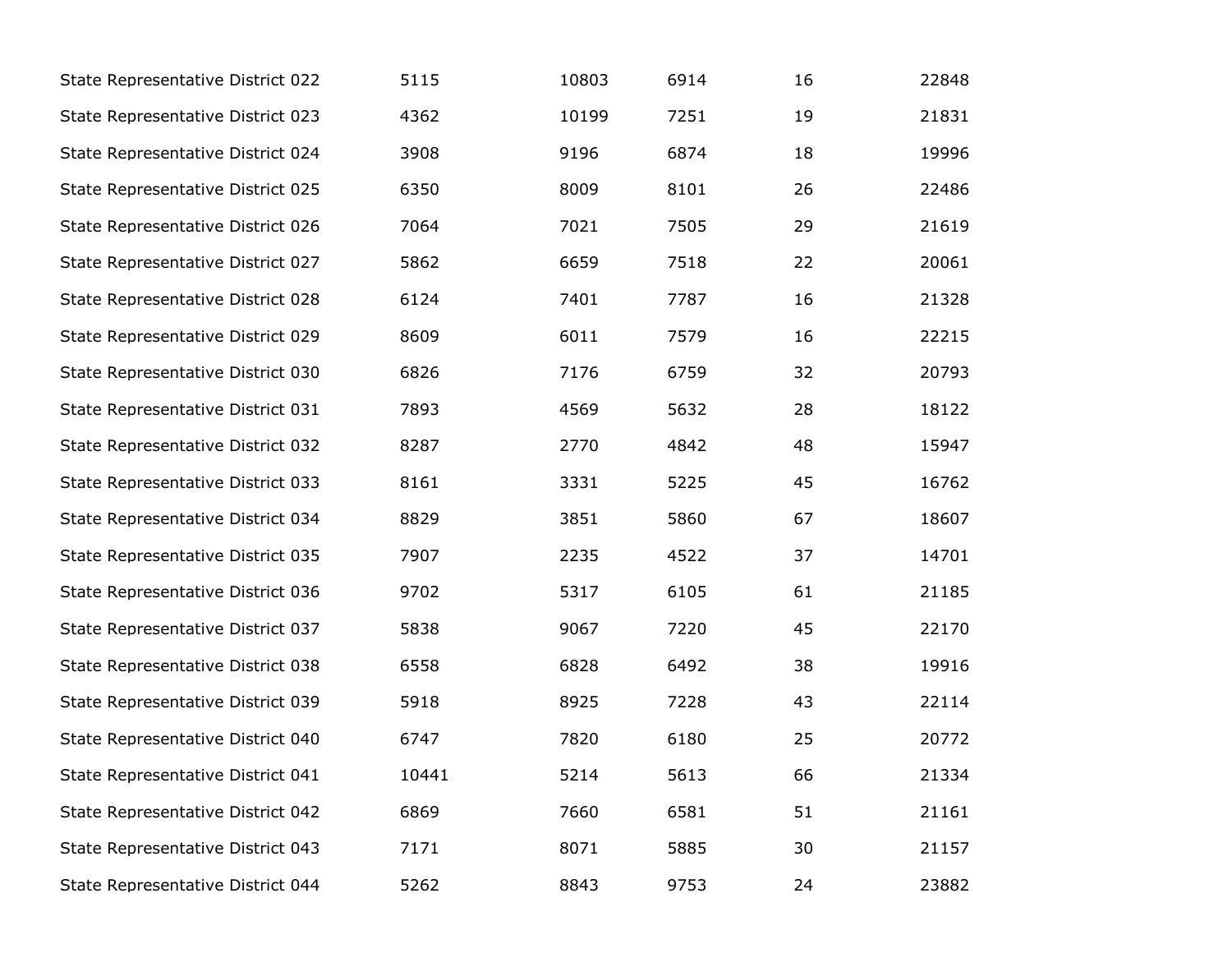| State Representative District 045 | 7386 | 5434 | 8857 | 112 | 21789 |
|-----------------------------------|------|------|------|-----|-------|
| State Representative District 046 | 7155 | 5642 | 8740 | 144 | 21681 |
| State Representative District 047 | 6604 | 6741 | 8270 | 27  | 21642 |
| State Representative District 048 | 6164 | 7222 | 8308 | 22  | 21716 |
| State Representative District 049 | 5037 | 7362 | 8381 | 31  | 20811 |
| State Representative District 050 | 4365 | 9329 | 7751 | 25  | 21470 |
| State Representative District 051 | 5844 | 6535 | 8438 | 14  | 20831 |
| State Representative District 052 | 6718 | 5357 | 9339 | 16  | 21430 |
| State Representative District 053 | 7616 | 4815 | 9135 | 14  | 21580 |
| State Representative District 054 | 4506 | 8707 | 8169 | 17  | 21399 |
| State Representative District 055 | 6188 | 7049 | 7907 | 40  | 21184 |
| State Representative District 056 | 5381 | 7310 | 7956 | 12  | 20659 |
| State Representative District 057 | 7651 | 5978 | 8572 | 21  | 22222 |
| State Representative District 058 | 8161 | 4817 | 9382 | 21  | 22381 |
| State Representative District 059 | 6259 | 5719 | 8871 | 97  | 20946 |
| State Representative District 060 | 6438 | 7361 | 8667 | 31  | 22497 |
| State Representative District 061 | 7586 | 4245 | 7682 | 17  | 19530 |
| State Representative District 062 | 9628 | 2583 | 7178 | 28  | 19417 |
| State Representative District 063 | 5347 | 6735 | 9894 | 25  | 22001 |
| State Representative District 064 | 6032 | 4747 | 8776 | 16  | 19571 |
| State Representative District 065 | 9581 | 4931 | 7295 | 52  | 21859 |
| State Representative District 066 | 7711 | 6434 | 8007 | 49  | 22201 |
| State Representative District 067 | 6182 | 7389 | 8514 | 37  | 22122 |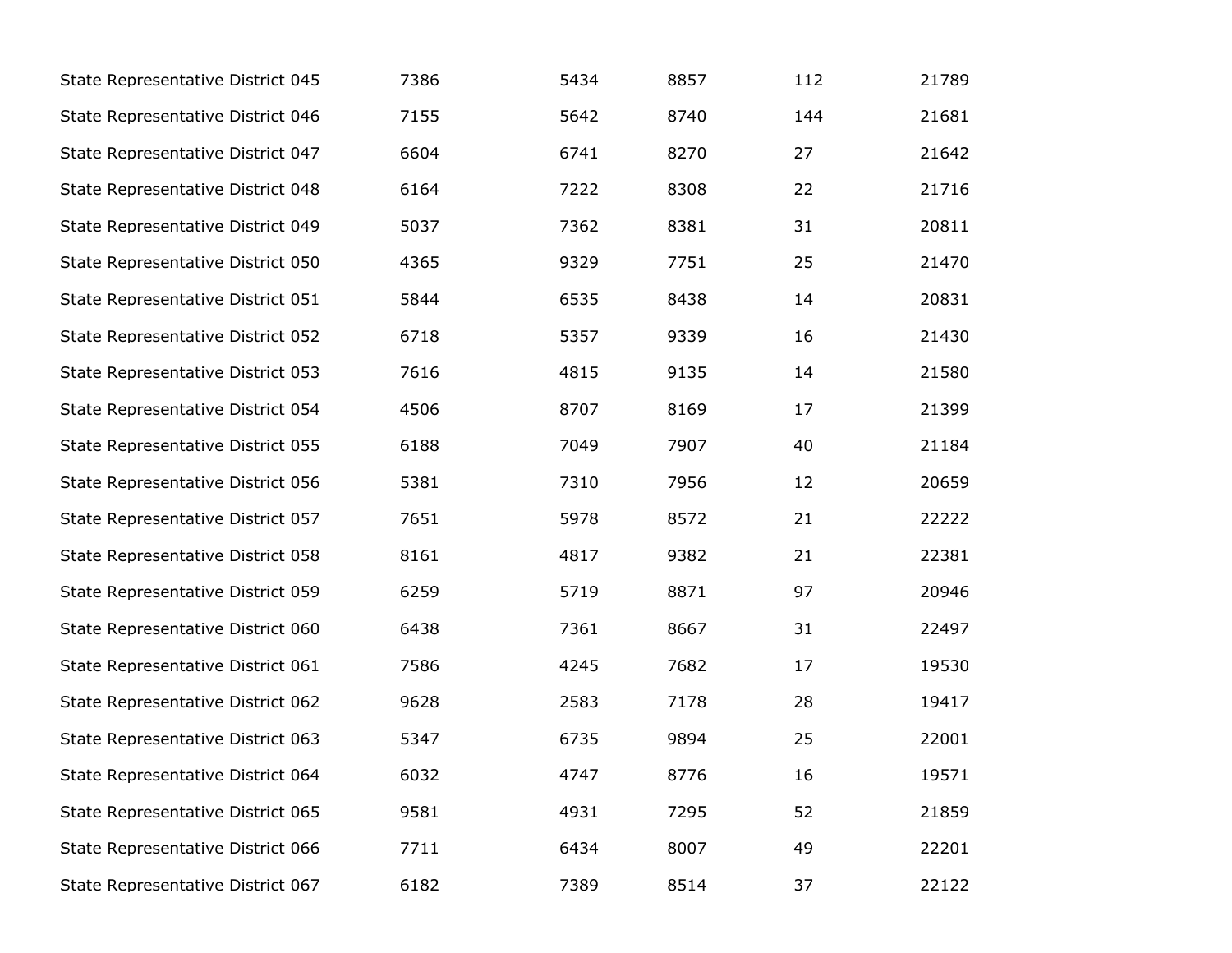| State Representative District 068 | 6994  | 6461 | 8776  | 50  | 22281 |
|-----------------------------------|-------|------|-------|-----|-------|
| State Representative District 069 | 8401  | 4072 | 8420  | 57  | 20950 |
| State Representative District 070 | 8738  | 5143 | 8178  | 38  | 22097 |
| State Representative District 071 | 6232  | 5585 | 7179  | 11  | 19007 |
| State Representative District 072 | 6062  | 6689 | 8740  | 18  | 21509 |
| State Representative District 073 | 6843  | 6021 | 8249  | 36  | 21149 |
| State Representative District 074 | 9717  | 4656 | 7283  | 61  | 21717 |
| State Representative District 075 | 5702  | 6105 | 9429  | 20  | 21256 |
| State Representative District 076 | 7055  | 6765 | 9336  | 34  | 23190 |
| State Representative District 077 | 8000  | 5673 | 8704  | 29  | 22406 |
| State Representative District 078 | 5378  | 7700 | 7398  | 26  | 20502 |
| State Representative District 079 | 4442  | 9770 | 7472  | 24  | 21708 |
| State Representative District 080 | 6682  | 6870 | 7416  | 18  | 20986 |
| State Representative District 081 | 8598  | 4588 | 6339  | 17  | 19542 |
| State Representative District 082 | 6711  | 7073 | 7119  | 69  | 20972 |
| State Representative District 083 | 9043  | 3614 | 7252  | 32  | 19941 |
| State Representative District 084 | 4990  | 7576 | 7884  | 19  | 20469 |
| State Representative District 085 | 13110 | 5145 | 11055 | 204 | 29514 |
| State Representative District 086 | 11750 | 4350 | 9998  | 133 | 26231 |
| State Representative District 087 | 9718  | 4303 | 7077  | 25  | 21123 |
| State Representative District 088 | 6414  | 6385 | 7549  | 11  | 20359 |
| State Representative District 089 | 8058  | 4794 | 9554  | 20  | 22426 |
| State Representative District 090 | 9120  | 3126 | 8935  | 31  | 21212 |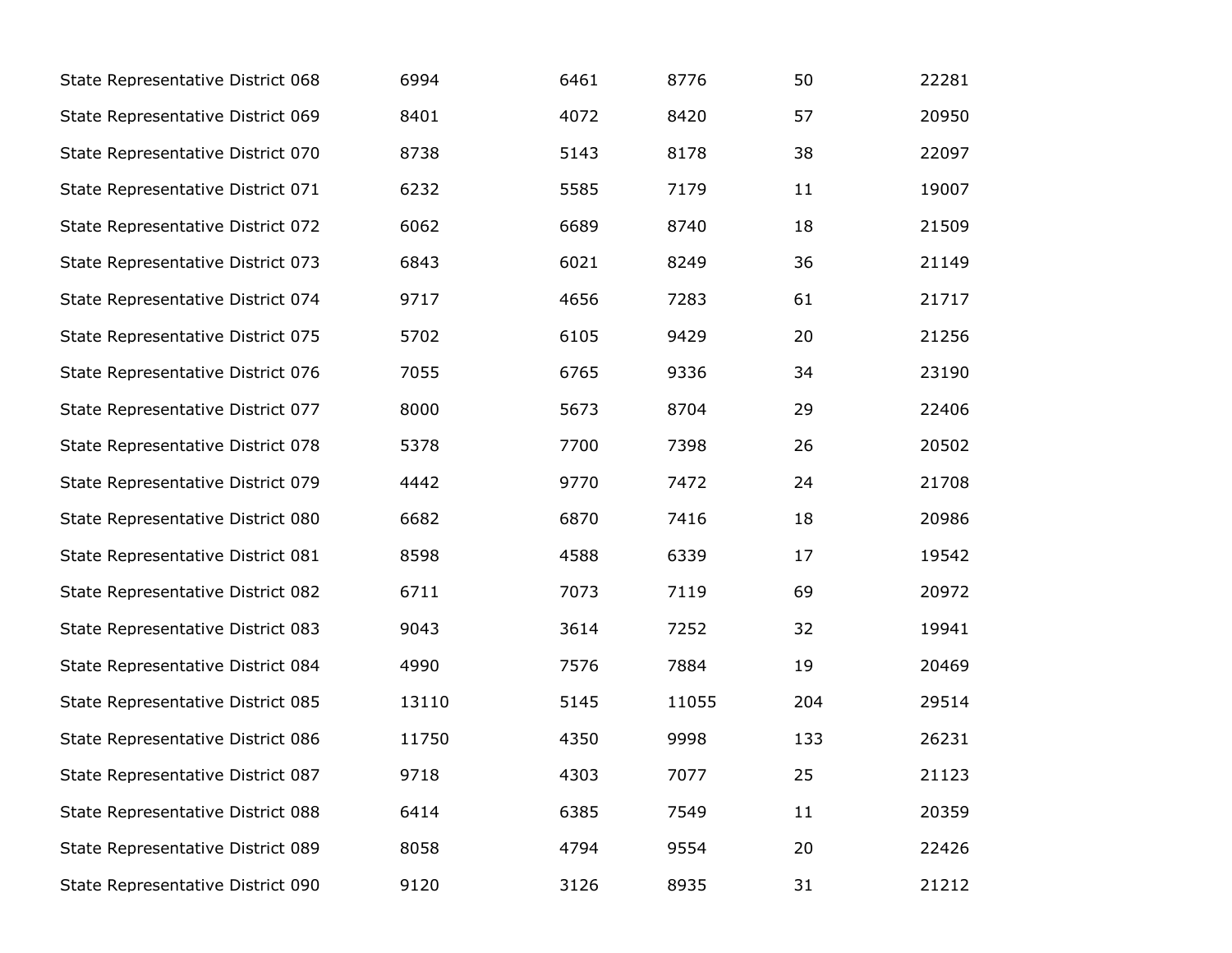| Total                             | 674218 | 656190 | 782458 | 3398 | 2116264 |
|-----------------------------------|--------|--------|--------|------|---------|
| State Representative District 100 | 8951   | 3995   | 7290   | 49   | 20285   |
| State Representative District 099 | 9305   | 5356   | 7893   | 43   | 22597   |
| State Representative District 098 | 7932   | 4262   | 8700   | 21   | 20915   |
| State Representative District 097 | 6356   | 6337   | 9690   | 19   | 22402   |
| State Representative District 096 | 4965   | 6080   | 8938   | 8    | 19991   |
| State Representative District 095 | 7045   | 6567   | 8815   | 52   | 22479   |
| State Representative District 094 | 6134   | 8821   | 10025  | 21   | 25001   |
| State Representative District 093 | 7739   | 6854   | 9457   | 37   | 24087   |
| State Representative District 092 | 6557   | 5947   | 9789   | 15   | 22308   |
| State Representative District 091 | 6287   | 6304   | 8336   | 20   | 20947   |